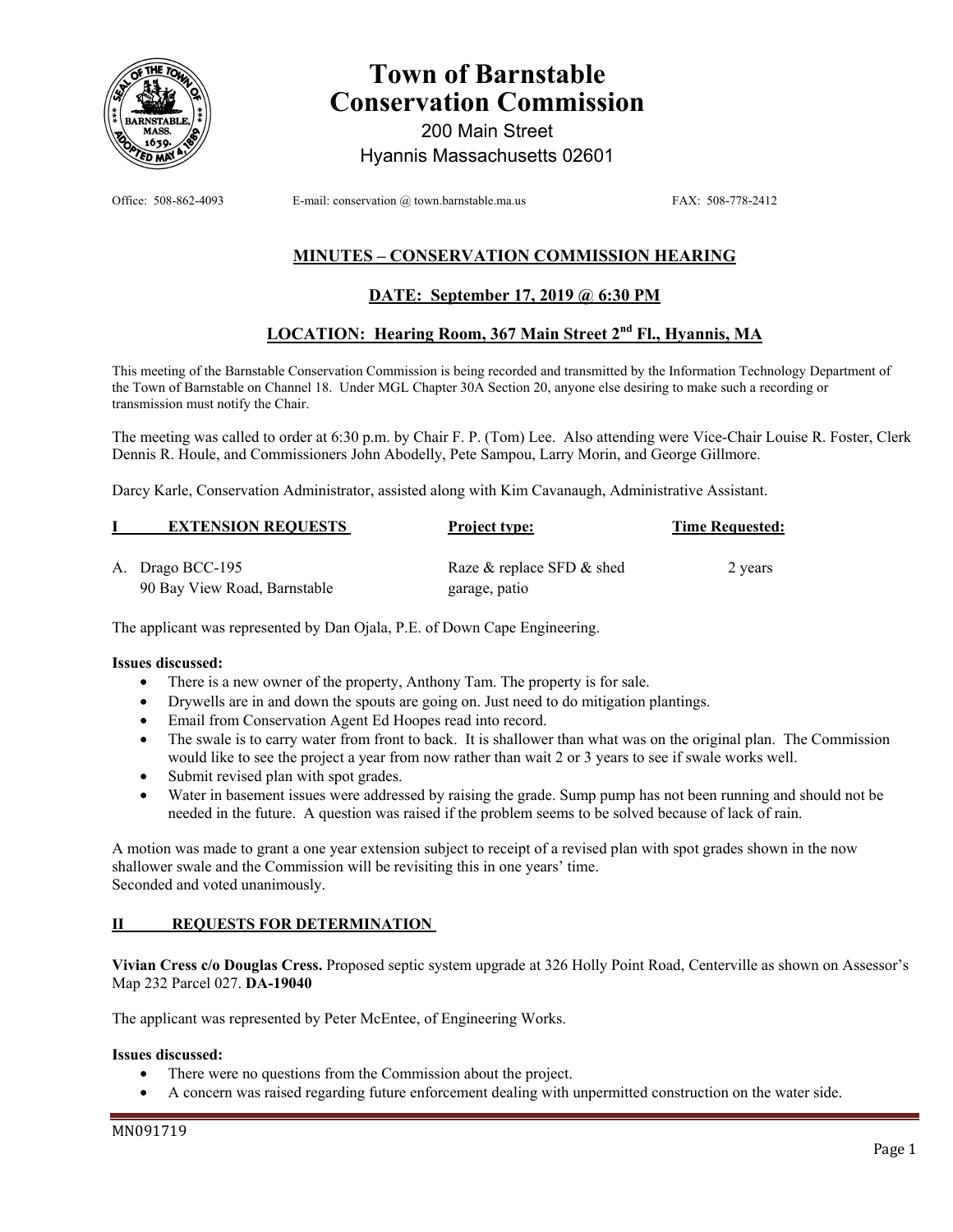• Staff would like pictures submitted for proposed septic work. A motion was made to approve a negative determination. Seconded and voted unanimously.

# **III NOTICES OF INTENT**

**Timothy & Italia Luff.** Construct a guest cottage and all associated appurtenances at 0 Rushy Marsh Road, Cotuit as shown on Assessor's Map 018 Parcel 027. **SE3-5716** 

The applicant was represented by John O'Dea, P.E. of Sullivan Engineering. Commissioner George Gillmore stated he is not a direct abutter but lives close, approximately 110 feet away.

#### **Issues discussed:**

- It is an undeveloped site.
- Cottage is within the 100' buffer.
- A question was raised regarding if it will be a paved driveway. It will be a paved driveway with drainage.

There was no public comment.

A motion was made to approve the project as submitted subject to receipt of a revised plan noting what the driveway surface is to be and if it is to be a hard surface, indicate associated drainage. Seconded and voted unanimously.

**Assembly Required, LLC & Barnstable Land Trust.** Proposed restoration for Little Parker's Pond to include returning the normal salt pond function, water quality and habitat. The proposed project includes restoring the pond to its historic depth, improving the tidal connection, restoration of banks and establishment of native plant communities at 617 Main Street and 8, 106, 110, 120, 50, and 100 East Bay Road, Osterville as shown on Assessor's Map 141 Parcel 104001, Map 141 Parcels 105, 104004, 123001, 106, 107, and Map 140 Parcel 163**. SE3-5717** 

The applicant was represented by Attorney Sarah Turano-Flores and members of the project team, Janet Milkman Executive Director of Barnstable Land Trust, Tray Ruthven from Applied Coastal, John Odea of Sullivan Engineering, Seth Wilkinson of Wilkinson Ecological Design, and Matt Coughman, project manager for the contractor, CBC building.

The project was first presented to the Commission two years ago as informational meeting before going through state and local permitting processes.

**Exhibit A** - A slide presentation was given which included a review of the project, history of the pond, water quality issues, project development process and review of all required permits received.

# **Issues discussed:**

- An extensive work protocol narrative has been submitted.
- Commission requested the four access points be addressed.
- There is only a three inch tide range currently in pond. There will be a  $2 \frac{1}{2}$  to 3 foot tide change when the project is complete.
- There are no fin fish or shellfish currently in pond.
- Water quality is horrific.
- Sediment will be removed using a hydraulic dredge.
- There will be three dewatering areas. A belt press is planned to be used and sediment can be brought off site.
- During construction the causeway will be closed for approximately two months. Other possibilities for access.
- Culvert will not require any substantial maintenance. It is designed to maintain its natural bottom.
- A question was raised of where the cakes are going to be stored. It will be removed from the site on a daily basis using a truck. Any materials being re-used will be going to the contractors' yard and brought in during restoration process.
- Dredging should take 60 working days. Depending on weather.
- There should be a specific condition stating no dredging is to be done outside of culvert. Work area should be shown on plan.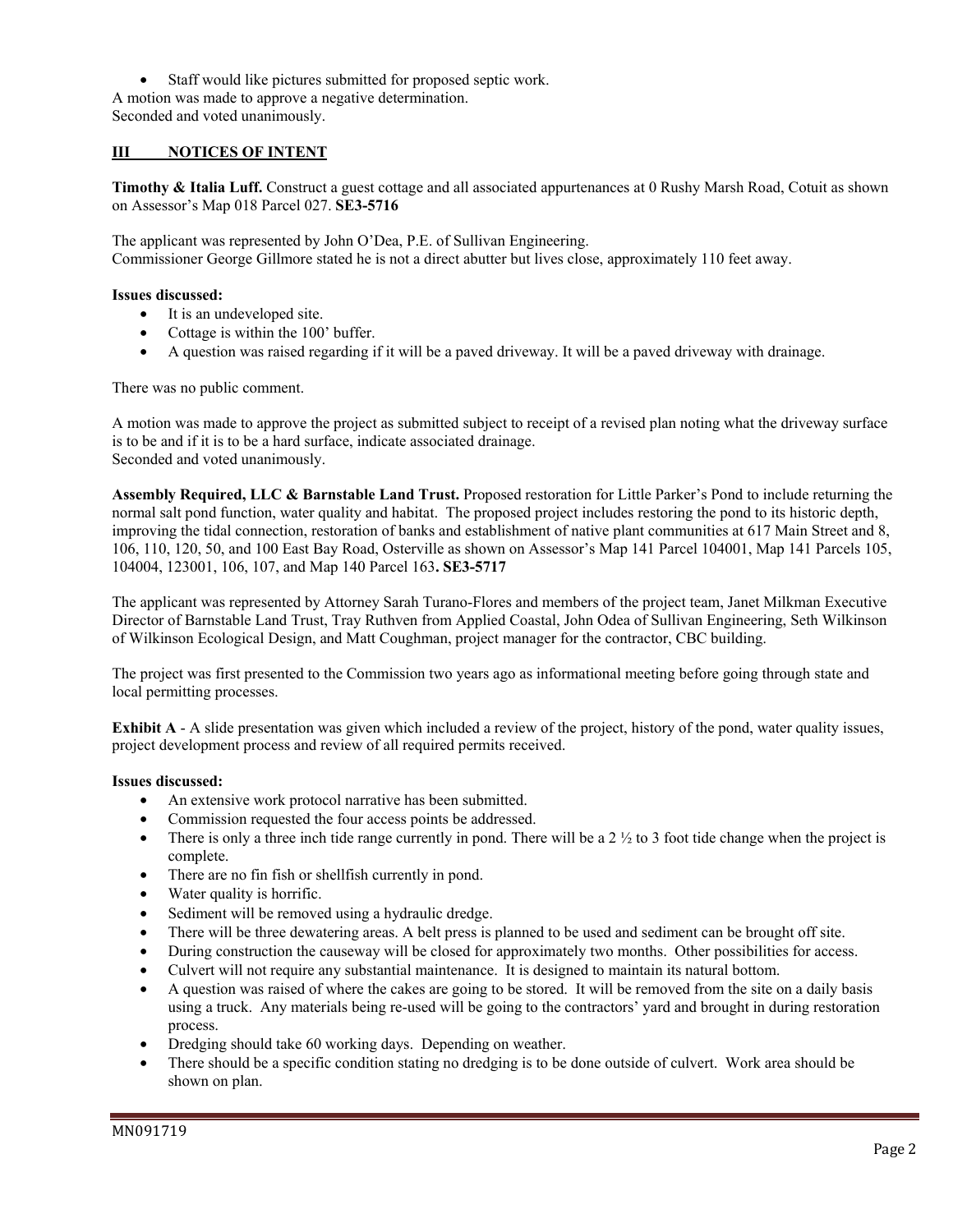- Bank restoration a three year maintenance plan is estimated for the bank. Complete restoration should take approximately four years.
- During construction the culvert will be closed completely.
- Concern that the culvert is at about the 2 foot level. If a major storm comes in what would happen if the salt water got in. The plan has a revision to remove the boards to let the salt water back out. The owner will be responsible for adjusting the board. Board maintenance plan is included.
- A special condition should be included stating the project will be implemented by Wilkinson. Any change in contract should consult with staff.
- Forms A&B will be submitted by KBC Builders.
- All permits for the project are included in the NOI filing.

Comment letters from Antonia Blanca, Sue and Frederic Merrick, Rich and Blythe Evans, Zenas Crocker of Barnstable Clean Water Coalition, Joseph Hawley, President Barnstable Land Trust and Eileen Feeney from Division of Marine Fisheries were read into record.

• Antonia Blanca's letter involves the method of bringing in large machines and damage to her property. Equipment will be brought in one time and stay on site. They will meet with her to repair and replace if any damage occurs.

#### **Public comment:**

#### Denise Tripp, 41 South Street, Osterville

Denise is in favor of the project. She asked questions on the dewatering process, and who to contact if odors become a problem. She has a concern about four access points for the project. Feels access route four should be eliminated. Route four will only be used for plant storage, not dredging access. Belt press will be used for dewatering. Dredging material will be removed from property every day which will considerably reduce the odors.

#### Dave Brajczewski, 99 East Bay Road, Osterville

Mr. Brajczewski stated he has not been available for the neighborhood meetings. His property is directly across from the dewatering area. There are three fulltime residences on the street. Since 2008 it has been an industrial war zone of construction and has gotten unbearable. Requesting no dewatering allowed in Barnstable Land Trust area. All work should be done through the Shah's property. He feels the culvert should be accessed through 617 Main Street.

# Mary Gaines Standish, 73 East Bay Road

The noise and discomfort has been going on for years. She feels they have not been polite and have not talked to neighbors. Her husband gave the property to Barnstable Land Trust. He would not have approved of them using this property for dumping.

#### Janet Milkman from Barnstable Land Trust spoke to address concerns.

Barnstable Land Trust supports the project, however the intention is not to use Barnstable Land Trust property for dewatering. They would have to come back to commission if that changes. The property looks different because neighbors have paid for an incredible amount of invasive removal. It looks bare because invasives are gone. In four years it will be healthy and look beautiful.

A motion was made to approve the project as submitted with the following special conditions, the applicant shall provide a Stormwater Pollution Prevention plan prior to start of work for staff to review and approve. The Commission is specifically approving the use of the belt press option for dewatering. If that option proves unsuccessful and the applicant needs to use a different method then they shall submit the reasons why to the Commission through a revised plan process. The project is to be supervised by Wilkinson Ecological and if for any reason the applicant desires to change the ecological consultant, they would need to submit to Conservation staff the name of the retained Certified Ecological Restoration Practitioner (CERP). Seconded and voted 6 Aye, 1 Nay. Motion carries

**Christopher Heckscher**. Construction of a single family dwelling, on-site sewage disposal system and associated site amenities at 144 Peppercorn Lane, Cotuit as shown on Assessor's Map 004 Parcel 010. **SE3-5715** 

The applicant was represented by Sean Riley of Coastal Engineering. **Issues discussed:**